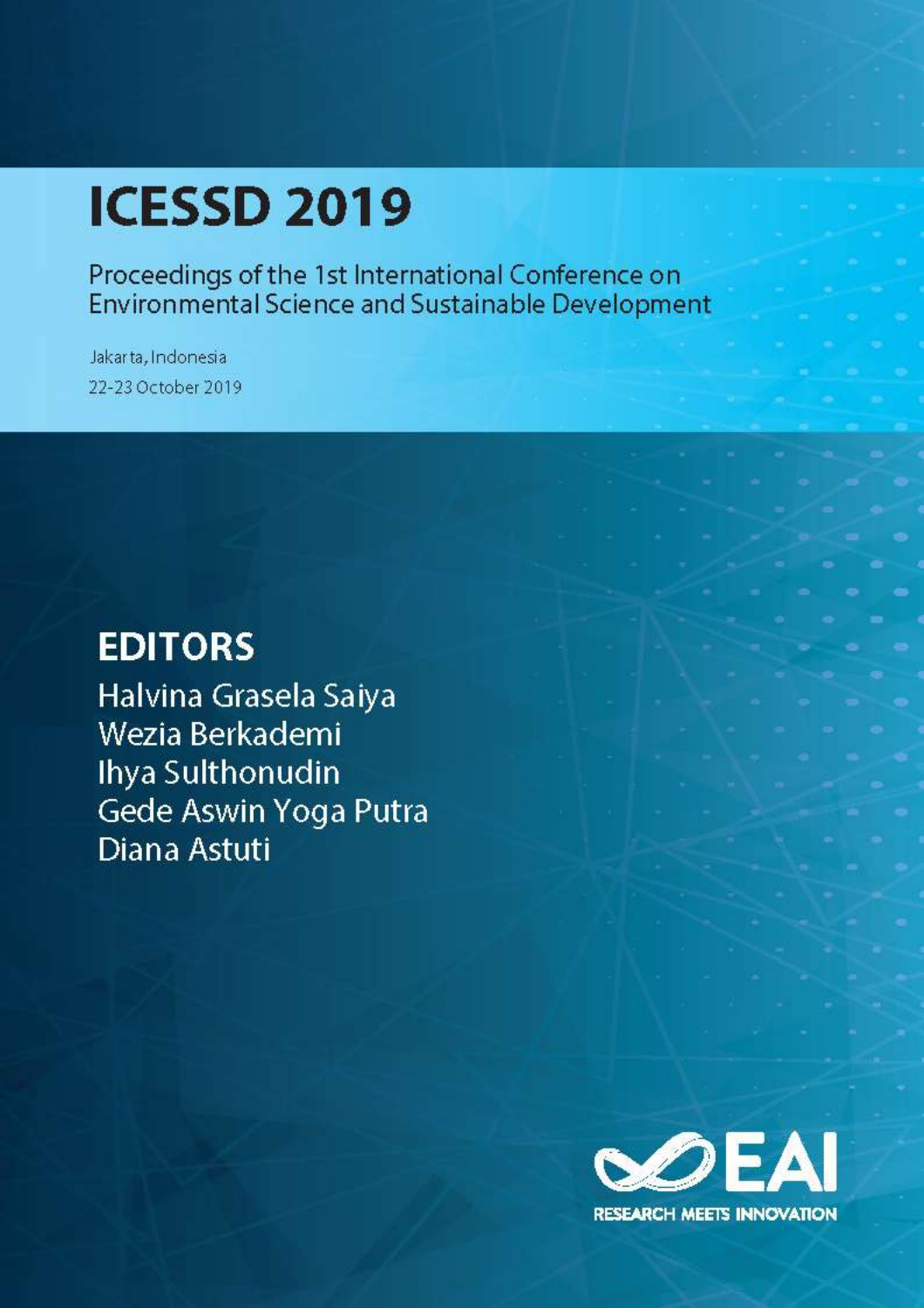Page size: **[10](https://eudl.eu/proceedings/ICESSD/2019?articles_per_page=10&articles_page=3&q=)** [25](https://eudl.eu/proceedings/ICESSD/2019?articles_per_page=25&articles_page=3&q=) [50](https://eudl.eu/proceedings/ICESSD/2019?articles_per_page=50&articles_page=3&q=)

Ordered by [title](https://eudl.eu/proceedings/ICESSD/2019?order_title=desc&articles_page=3&q=) or [year](https://eudl.eu/proceedings/ICESSD/2019?order_year=asc&articles_page=3&q=)

| Proceedings | Series Journals | Search | EAI |
|-------------|-----------------|--------|-----|
|             |                 |        |     |



[Buy Full Book](https://play.google.com/store/books/details?id=sq8IEAAAQBAJ)

[ICESSD 2019](https://eudl.eu/proceedings/ICESSD/2019)

[ICESSD](https://eudl.eu/proceedings/ICESSD/2019) 2019 Other Years

[Ethics and Malpractice](https://eudl.eu/ethics) **Statement** 

[Back to CCER](https://eudl.eu/series/CCER)

#### **ICESSD**

Proceedings of the 1st International Conference on Environmental Science and Sustainable Development, ICESSD 2019, 22-23 October 2019, Jakarta, Indonesia

We are delighted to introduce The Proceedings of the International Conference on Environmental Science and Sustainable Development in 2019. This conference has taken place with the theme "The Strengthening of Sustainable Development Goals (SDGs) in Southeast Asia". Environmental problems are dyn… more »

**Editor(s):** Halvina Grasela Saiya (School of Environmental Science, Universitas Indonesia), Wezia Berkademi (School of Environmental Science, Universitas Indonesia), Ihya Sulthonudin (School of Environmental Science, Universitas Indonesia), Gede Aswin Yoga Putra (School of Environmental Science, Universitas Indonesia) and Diana Astuti (School of Environmental Science, Universitas Indonesia)

Publisher EAI ISBN 978-1-63190-228-4 ISSN 2593-7650

Conference dates 22nd–23rd Oct 2019 Location Jakarta, Indonesia

Appeared in EUDL 2020-03-03

Copyright © 2020–2021 EAI

search terms here...

Showing 21–30 of 38 results

[First](https://eudl.eu/proceedings/ICESSD/2019?articles_page=1&q=) [Previous](https://eudl.eu/proceedings/ICESSD/2019?articles_page=2&q=) [1](https://eudl.eu/proceedings/ICESSD/2019?articles_page=1&q=) [2](https://eudl.eu/proceedings/ICESSD/2019?articles_page=2&q=) **[3](https://eudl.eu/proceedings/ICESSD/2019?articles_page=3&q=)** [4](https://eudl.eu/proceedings/ICESSD/2019?articles_page=4&q=) [Next](https://eudl.eu/proceedings/ICESSD/2019?articles_page=4&q=) [Last](https://eudl.eu/proceedings/ICESSD/2019?articles_page=4&q=)

[The Blue Water Footprint of Block-printed Batik Coloured by Natural Dye of Myrobalan \(Terminalia bellirica Roxb.\)](https://eudl.eu/doi/10.4108/eai.22-10-2019.2291490) Mordanted by Alum and Copperas

Research Article in Proceedings of the 1st International Conference on Environmental Science and Sustainable Development, ICESSD 2019, 22-23 October 2019, Jakarta, Indonesia Widhi Handayani, Alberta Rika Pratiwi, Budi Widianarko

[The Impact of American Oil Company's Existence on the Sakai Community In Riau Province](https://eudl.eu/doi/10.4108/eai.22-10-2019.2291481) Research Article in Proceedings of the 1st International Conference on Environmental Science and Sustainable Development, ICESSD 2019, 22-23 October 2019, Jakarta, Indonesia Agus Setiawan

[Website Gis-Based Model of Settlement Development in Parepare City, South Sulawesi](https://eudl.eu/doi/10.4108/eai.22-10-2019.2291469) Research Article in Proceedings of the 1st International Conference on Environmental Science and Sustainable Development, ICESSD 2019, 22-23 October 2019, Jakarta, Indonesia Mulyawan Mulyawan, Hayati Sari Hasibuan, Ahyahudin Sodri

[A Conceptual Model for Semarang City Sustainability](https://eudl.eu/doi/10.4108/eai.22-10-2019.2291484) Research Article in Proceedings of the 1st International Conference on Environmental Science and Sustainable Development, ICESSD 2019, 22-23 October 2019, Jakarta, Indonesia Ivan Syamsurizal, Mufti P. Patria, Raldi H.S. Koestoer, Djoko Harmantyo

[Analysis of the Impact of Urban Development on River Water Quality Case Study of the Pesanggrahan River](https://eudl.eu/doi/10.4108/eai.22-10-2019.2291498) Research Article in Proceedings of the 1st International Conference on Environmental Science and Sustainable Development, ICESSD 2019, 22-23 October 2019, Jakarta, Indonesia Muslim Aminuddin, Chotib Chotib

[Community Participation, Sustainable Development and Slum Settlements in Jakarta](https://eudl.eu/doi/10.4108/eai.22-10-2019.2291482) Research Article in Proceedings of the 1st International Conference on Environmental Science and Sustainable Development, ICESSD 2019, 22-23 October 2019, Jakarta, Indonesia Yoka Pramadi, Praditya Mer Hananto, Rusydan Fathy, Dicky Rachmawan, Hidayatullah Rabbani

[Customary Law Aspect on the Role of Religious Judge in the Case of Divorce](https://eudl.eu/doi/10.4108/eai.22-10-2019.2291462) Research Article in Proceedings of the 1st International Conference on Environmental Science and Sustainable Development, ICESSD 2019, 22-23 October 2019, Jakarta, Indonesia Nur Mohamad Kasim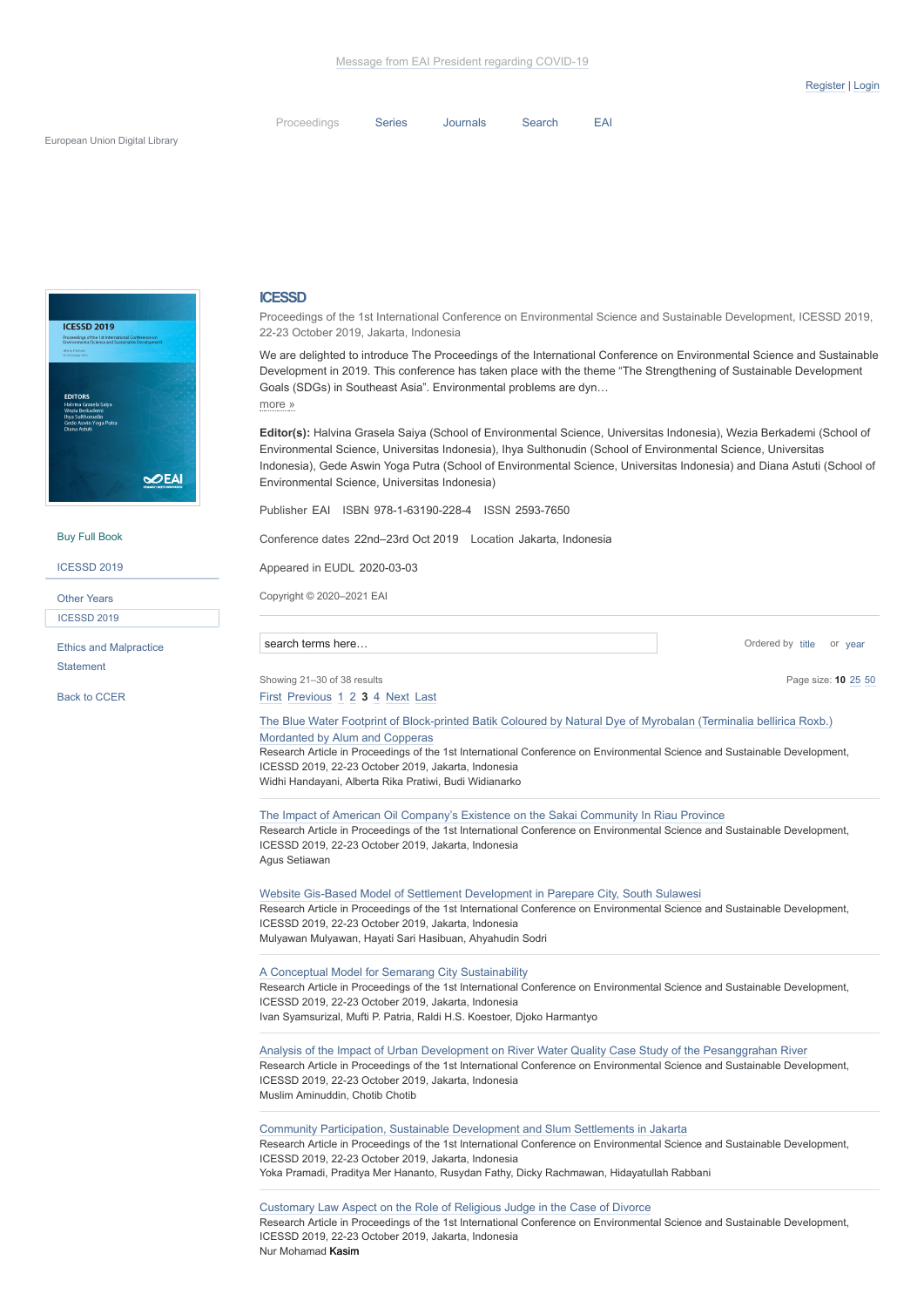[Facing Cilegon 2025 Water Crisis](https://eudl.eu/doi/10.4108/eai.22-10-2019.2291679)

Research Article in Proceedings of the 1st International Conference on Environmental Science and Sustainable Development, ICESSD 2019, 22-23 October 2019, Jakarta, Indonesia Adipati Rahmat Gumelar, Dwita Sutjiningsih, Abimanyu Takdir Alamsyah, Setyo Sarwanto Moersidik

[Impacts of Land Use and Land Use Change In River Basin to Water Quality of Cirarab River, Indonesia](https://eudl.eu/doi/10.4108/eai.22-10-2019.2292423)

Research Article in Proceedings of the 1st International Conference on Environmental Science and Sustainable Development, ICESSD 2019, 22-23 October 2019, Jakarta, Indonesia Kus Indriyani, Hayati Sari Hasibuan, Misri Gozan

[Implementation of Spatial and Development Planning in East Kalimantan Province](https://eudl.eu/doi/10.4108/eai.22-10-2019.2291496)

Research Article in Proceedings of the 1st International Conference on Environmental Science and Sustainable Development, ICESSD 2019, 22-23 October 2019, Jakarta, Indonesia

Wedo Aru Yudhantoro, Arty Dwi Januari, Atiti Setyaning Utami M., Erline Fitridiah Pitaloka, Kunny Izza Indah A., Nurul Rusdayanti, Poerborini Damayanti, Sindhung Wardana, Siti Kardian Pramiati, Siti Shara, Hayati Sari Hasibuan, Rudy P. Tambunan

[First](https://eudl.eu/proceedings/ICESSD/2019?articles_page=1&q=) [Previous](https://eudl.eu/proceedings/ICESSD/2019?articles_page=2&q=) [1](https://eudl.eu/proceedings/ICESSD/2019?articles_page=1&q=) [2](https://eudl.eu/proceedings/ICESSD/2019?articles_page=2&q=) **[3](https://eudl.eu/proceedings/ICESSD/2019?articles_page=3&q=)** [4](https://eudl.eu/proceedings/ICESSD/2019?articles_page=4&q=) [Next](https://eudl.eu/proceedings/ICESSD/2019?articles_page=4&q=) [Last](https://eudl.eu/proceedings/ICESSD/2019?articles_page=4&q=)



[About](https://eudl.eu/about) | [Contact Us](https://eudl.eu/contact)

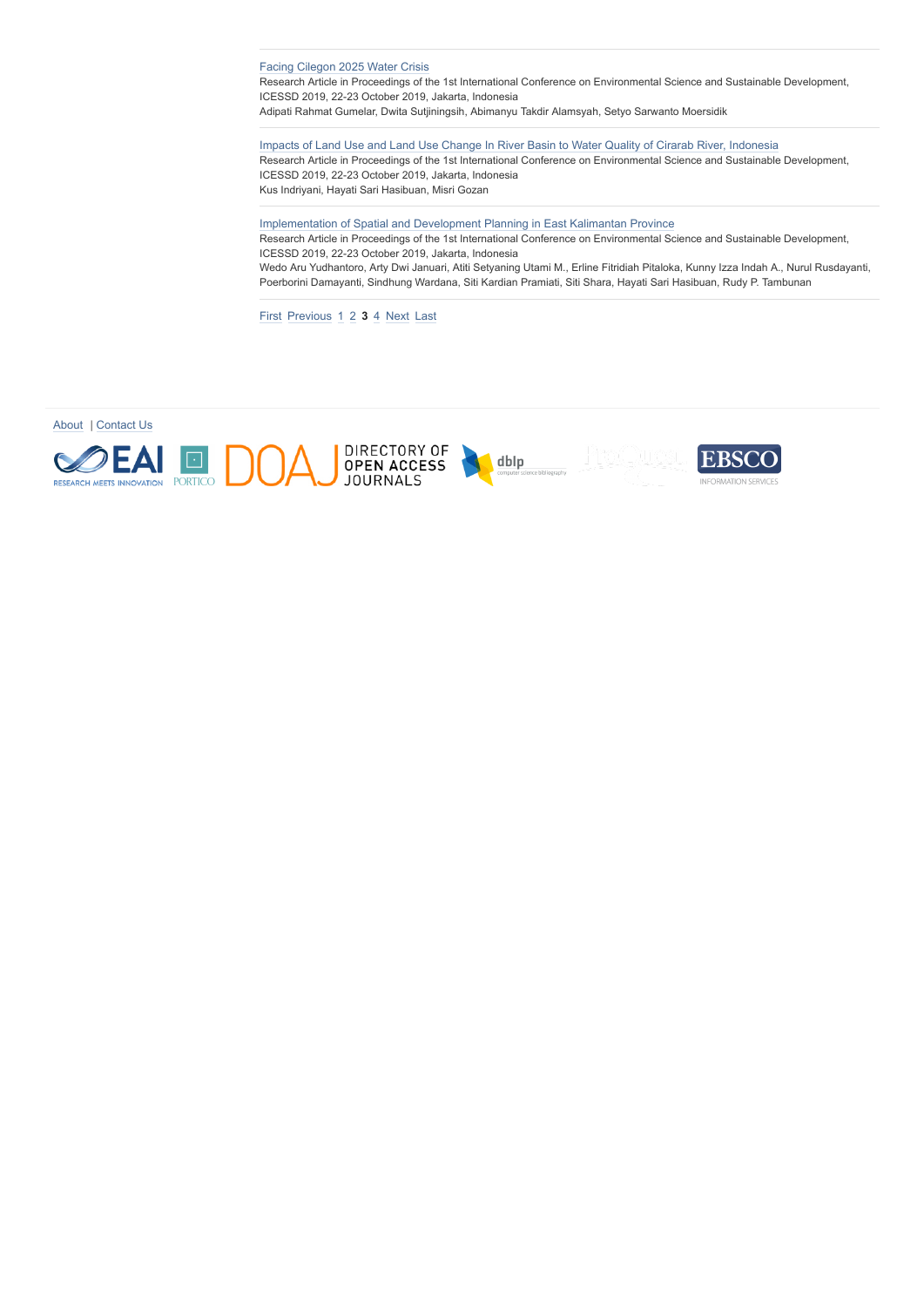[Series](https://eudl.eu/series) [Journals](https://eudl.eu/journals) [Search](https://eudl.eu/content) [EAI](http://eai.eu/)

European Union Digital Library

[Proceedings of the 1st International Conference on Environmental Science and Sustainable Development, ICESSD 2019, 22-23 October 2019, Jakarta, Indonesia](https://eudl.eu/proceedings/ICESSD/2019)

#### Research Article

#### **CustomaryLawAspectontheRoleofReligiousJudgeintheCaseofDivorce**

[Proceedings](https://eudl.eu/proceedings)

#### Cite [BibTeX](https://eudl.eu/doi/10.4108/eai.22-10-2019.2291462) [Plain Text](https://eudl.eu/doi/10.4108/eai.22-10-2019.2291462)

#### **Nur Mohamad Kasim1,\***

1: Universitas Negeri Gorontalo, Gorontalo, Indonesia \*Contact email: nurkasim@ung.ac.id

[Download](https://eudl.eu/pdf/10.4108/eai.22-10-2019.2291462) 80 downloads

#### **Abstract**

Background. Marriage is a formal tie between man and wife to establish a family. It is founded based on state and religious laws, thus it may cause legal events, such as divorce. This study aims at studying the role of a judge in inspecting the divorce case through the aspect of customary law in Gorontalo. Methods. The researcher uses a descriptive method of analysis with a sociolinguistic and legal anthropological approach to see the influence of grammar and development of Gorontalonese culture in utilizing religious judge to solve the divorce case. Results and discussion. This study shows that the judge can utilize cultural approach in the context of customary law to investigate divorce case, through either sociolinguistic interaction or interpersonal emotional ways. Both cultural approaches enable stakeholders to discuss household problems; thus, it made possible for involved parties to change their minds based on their interpersonal interaction with the judge.

Keywords customary law aspect divorce religious judge

Published 2020-03-03 Publisher EAI

[http://dx.doi.org/10.4108/eai.22-10-2019.2291462](https://dx.doi.org/10.4108/eai.22-10-2019.2291462)

Copyright © 2019–2021 EAI

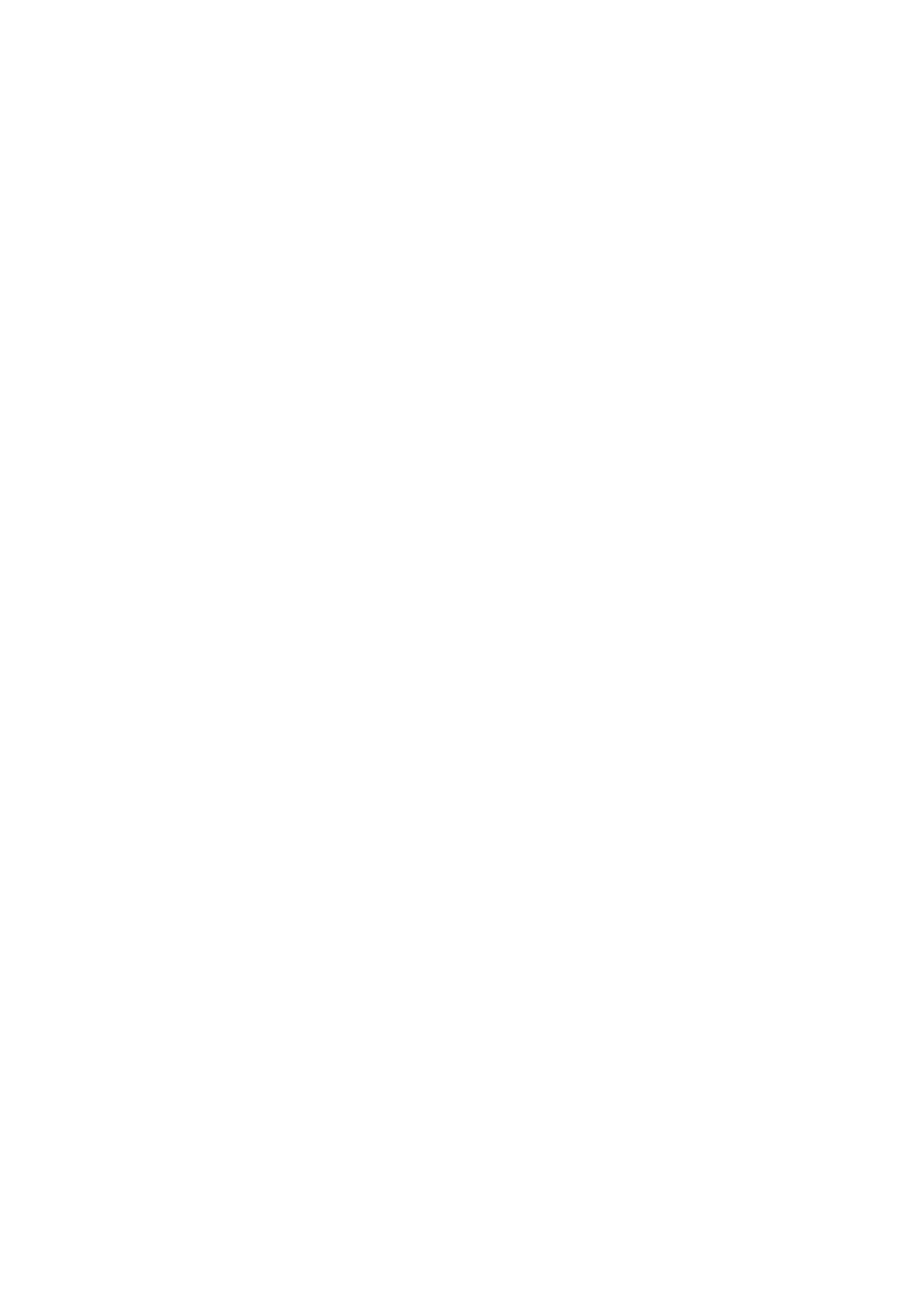# **Customary Law Aspect on the Role of Religious Judge in the Case of Divorce**

Nur Mohamad Kasim nurkasim@ung.ac.id

Universitas Negeri Gorontalo, Gorontalo, Indonesia

**Abstract.** Background. Marriage is a formal tie between man and wife to establish a family. It is founded based on state and religious laws, thus it may cause legal events, such as divorce. This study aims at studying the role of a judge in inspecting the divorce case through the aspect of customary law in Gorontalo. Methods. The researcher uses a descriptive method of analysis with a sociolinguistic and legal anthropological approach to see the influence of grammar and development of Gorontalonese culture in utilizing religious judge to solve the divorce case. Results and discussion. This study shows that the judge can utilize cultural approach in the context of customary law to investigate divorce case, through either sociolinguistic interaction or interpersonal emotional ways. Both cultural approaches enable stakeholders to discuss household problems; thus, it made possible for involved parties to change their minds based on their interpersonal interaction with the judge

**Keywords:** Customary Law Aspect, Divorce, Religious Judge

# **1 Introduction**

Indonesia is a legal state as the state aims at creating an orderly and prosperous state and community. The context of a legal state is grounded on Pancasila and the 1945 Constitution (hereinafter will be referred to as UUD 1945) as the highest source of law in this republic. UUD 1945 also serves as the unifier of its state and community, as Indonesia is the most culturally diverse nation.

Particularly, a community is arranged in the smallest social structure namely family, which consists of husband and wife. This smallest structure of the community is legally bounded by marriage. "Marriage is a formal tie between man and wife to establish a happy and eternal family, which is based on One Supreme God" [1].

The marriage bond is a relationship founded based on state and religious laws. Therefore, it may cause legal events, such as disintegration of the relationship between man and wife due to various factors. Factors, such as wife's disobedience toward the husband, or husband's violence or infidelity toward the wife, as well as other causes such as education, economic, ethics, moral, absence of harmony and responsibility can lead to disputes and can lead to divorce.

Ongoing disputes between husband and wife dominate the causes of divorce cases in Familial Courts in Gorontalo. Those cases often reach appeal and supreme courts.

The number of divorce cases is steadily increasing. Based on the data from 2013- 2016, there are 2,575 divorce cases out reported at the Familial Court of Gorontalo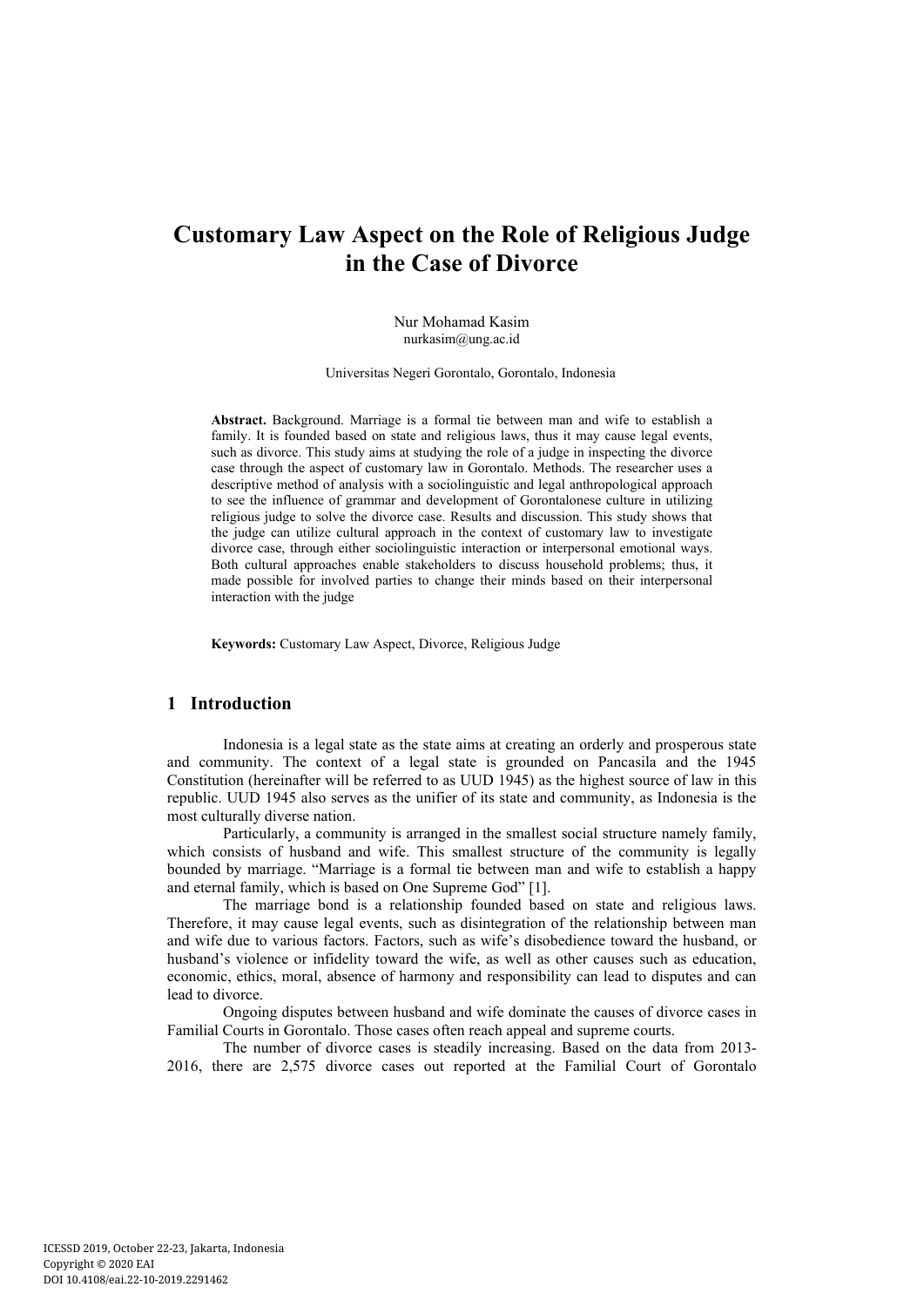

(Pengadilan Agama Gorontalo, 2016). From this figure, it is known that the divorce cases increased by 50% annually.

**Fig. 1.** Divorce Case Granted by The Familial Court of Gorontalo

Common awareness, especially in divorce cases, is needed. This is because the case has been bad precedence for familial courts in Indonesia. The familial court should be an institution that helps this nation to develop and able to professionally solve divorce cases. The professionalism of the institution not only lays on how they solve a marriage relationship but also on how they mediate a disputing husband and wife. This authority lays on the familial court judges.

Regardless to the fact that most of the solution for divorce cases in the familial court ends up with a divorce, it cannot undermine the judges' effort to make peace between the disputing parties as part of the case-solving mechanism. Therefore, a familial court judge in solving a divorce case is demanded to be credible and to possess the ability to solve cases peacefully without having to end a marriage relationship. A judge ability is not only on his or her professionalism but also in their ability to involve or make use of the local cultural aspect as an approach in solving a divorce case.

On this background, it is interesting to study the role of the judge in solving the divorce cases through Customary Law aspect in Gorontalo. In studying this aspect, the researcher uses a descriptive analysis method with sociolinguistic and legal anthropology approach to see the grammatical influence and cultural development of the Gorontalonese culture, which can be utilized by the familial court judge in solving the divorce case.

## **2 Methods**

The researcher uses a descriptive method of analysis with a sociolinguistic and legal anthropological approach to see the influence of grammar and development of Gorontalonese culture in utilizing religious judge to solve the divorce case.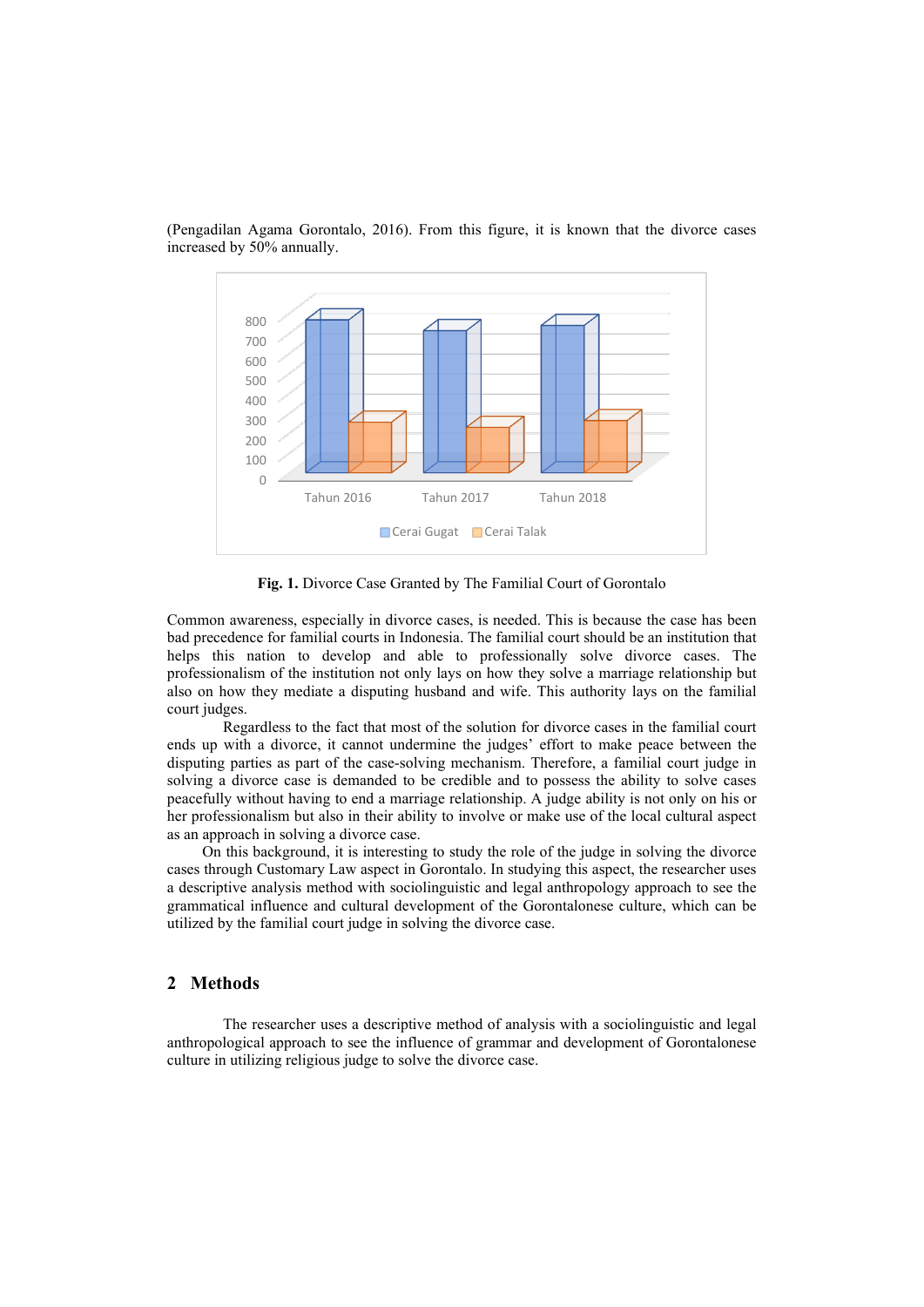### **3 A Brief Study On Divorce**

Before deciding to divorce, both the husband and wife shall think deeply of what will happen subsequently [2]. Therefore, during marriage, when there is no either spiritual or physical compatibility between them to create a harmonious family, then the procedure of divorce may be proposed to the court [3].

Marriage law stipulates equal rights for either the husband or wife to propose divorce. KHI (*Kompilasi Hukum Islam*, Compilation of Islamic Laws in Indonesia) Article 14 mentions that disintegrated marriage due to divorce may be caused by talaq or based on procedure of divorce. Divorce due to talaq or procedure of divorce is only validated if conducted in front of the Religious Court hearing [4].

Divorce happens due to various factors. Below are some popular reasons for divorce. The complexity of problems in Indonesian society has added the dynamic of people's lives. As a result, life becomes more complex, and the burden of life and works have added to the stress level of people. These often become problems in marital lives as well.

In the modern era, every person is demanded to have not only a stable life but also to have a high level of socialization. These demands often become a problem in marital life. The most common problems in marital life are a financial problem. For instance, a working husband and wife have made it possible for the wife to have a larger income, and some of the financial burdens of that family has been the responsibility of the wife. As long as this is based on a common agreement, it should not be a problem. However, the husband often feels less dignified and does not want his role as the breadwinner for the family to be undermined by the wife. This can lead to problem or disputes that may lead to large disputes.

More complicated issue will appear when the husband is married with another woman within Islamic and customary legal traditions. It will deteriorate when the marriage ends up by having biological babies and when his divorce case from the previous marriage is judicially unfinished. More issues are about to rise then, when the wife from the second marriage (marrying within Islamic and customary legal traditions) divorces her sirri husband. She will unable to demand his responsibility and resolve it legally as only Islamic and customary legal marriage is considered a valid marriage. Moreover according to the Marriage Law Number 1 of 1974, invalid marriage will not be formally and judicially admitted [5].

Hurlock argues divorce constitutes a culmination of bad marriage customization. It occurs at the time the husband and wife cannot find any solution they cannot be satisfied with. The Law of the Republic of Indonesia Number 1 of 1994 Article 16 mentions divorce may happen when the interested husband and wife are impossibly united in a household. Meanwhile Article 18 mentions divorce is effective when the court has condemned it. Prior to the condemnation, the court will find attempts to unite the people, so divorce will take place when there is no attempt successful [6].

The second problem is marital adaptation. In this case, it is related to Indonesian culture that marital life often involves the husband and wife families. Some of the examples are the demand to have children or minimum frequency to visit family; these can trigger disputes that can endanger marriage. The third problem is that a husband or wife becomes too busy.

Divorce is the end of a marriage. Disputes often associate with unhappiness, spouse infidelity, or other problems in marriage; this may lead to a decision to divorce. Married couples often consider divorce as the final solution. Another reason for divorce is to teach spouse a lesson as a way out to end the misery in marriage. However, divorce is not always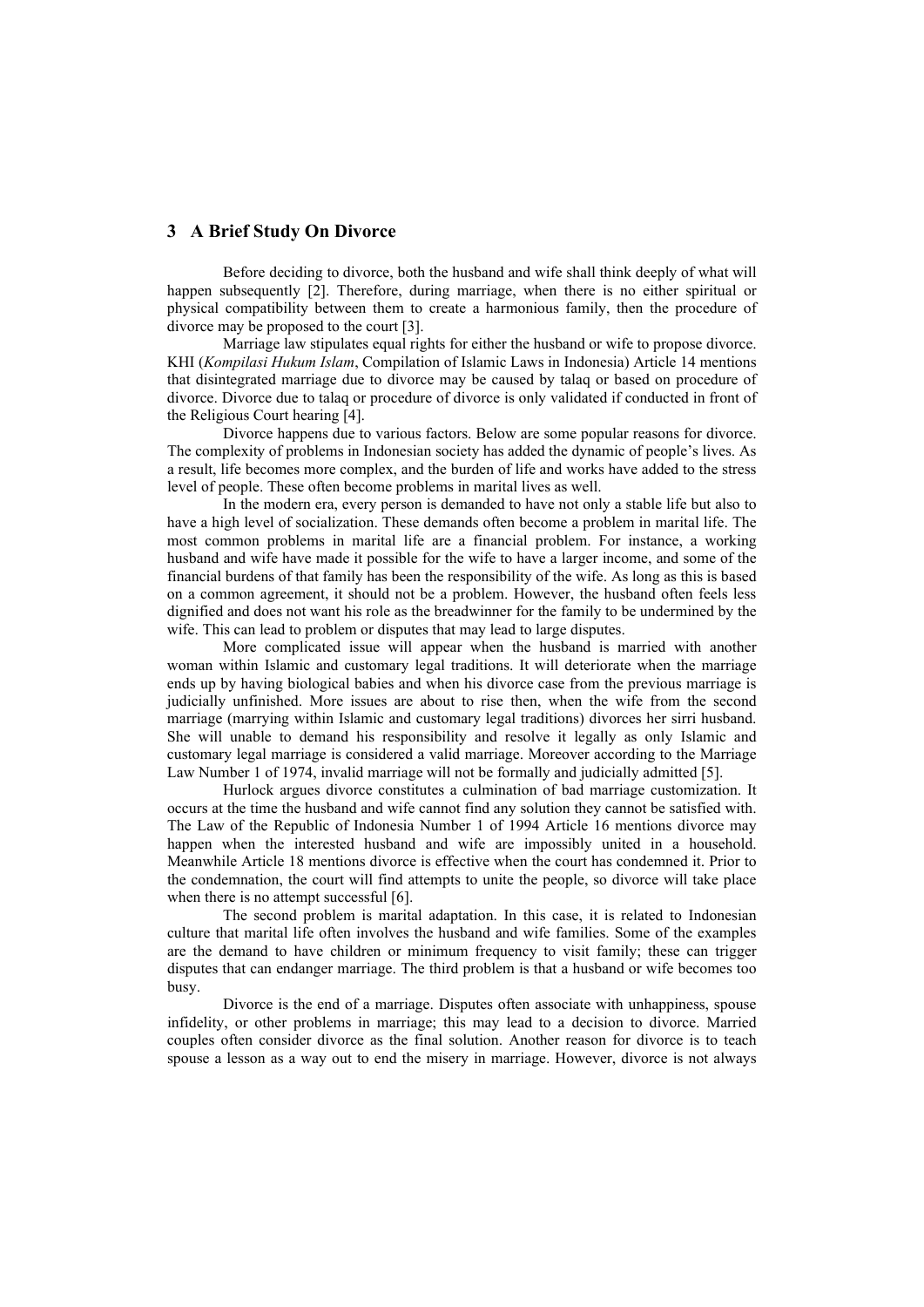solved problems in a marriage; some problems may still exist after divorce. Below are several major causes of divorce:

1. Communication failure

Incompatibility due to communication failure between husband and wife often becomes the trigger for divorce. Lack of communication leads to lack of trust, understanding, and disputes. This will ultimately lead to divorce when both parties are unwilling or fail to make communication.

2. Infidelity

Another main cause of divorce is spouse infidelity. The one being cheated on will feel hurt and unable to forgive and choose divorce as a solution. Sometimes, the cheating spouse often chooses to divorce his or her spouse for the new beau.

3. Domestic Violence

Divorce due to domestic violence is also prominent. Many choose to save their lives through divorce rather than facing lifetime torture through marriage, either physically or mentally.

4. Economic Problems

There are also divorce cases due to economic problems. Spouse is considered unable to fulfill the family needs. Hence, the spouse filed for divorce.

5. Early marriage

Too young to get married made many young couples not ready to face various marriage challenges. Hence, divorce is considered a decision when facing a problem in a marriage.

6. Cultural changes

Divorce was considered taboo. However, it has become a trend and even a lifestyle. Many spouses considered inconceivable disputes as a reason for a divorce. They rather decide to get divorced than saving their marriage.

The reasons for divorce as mentioned in Article 39 (2) or Law No. 1 of 1974 EW are as follows [1]:

- 1. One of the spouses, either husband or wife, commits adultery, a heavy drinker, a drug user, a gambler, and other things. Hence, it is hard to rehabilitate.
- 2. One of the spouses leaves his or her spouse for two consecutive years without any permit and without any legal reasons, or due to other things outside of his or her control.
- 3. One of the spouses is sentenced with five years of a prisoning sentence or other heavier sentence.
- 4. One of the spouses commits violence that endangers the spouse or another party.
- 5. One of the spouses is injured or become invalid or contract a disease that made him or her unable to carry out his or her function as husband and wife.
- 6. Constant disputes between husband and wife with no chances for reconciliation in marital life.

Compilation of Islamic Law (hereinafter will be referred to as KHI) in Article 116 has been explaining in detail several reasons as a basis for filing a divorce by adding two specific reasons as follow [7]:

- 1. One of the spouses, either husband or wife, commits adultery, a heavy drinker, a drug user, a gambler, and other things. Hence, it is hard to rehabilitate.
- 2. One of the spouses leaves his or her spouse for two consecutive years without any permit and without any legal reasons, or due to other things outside of his or her control.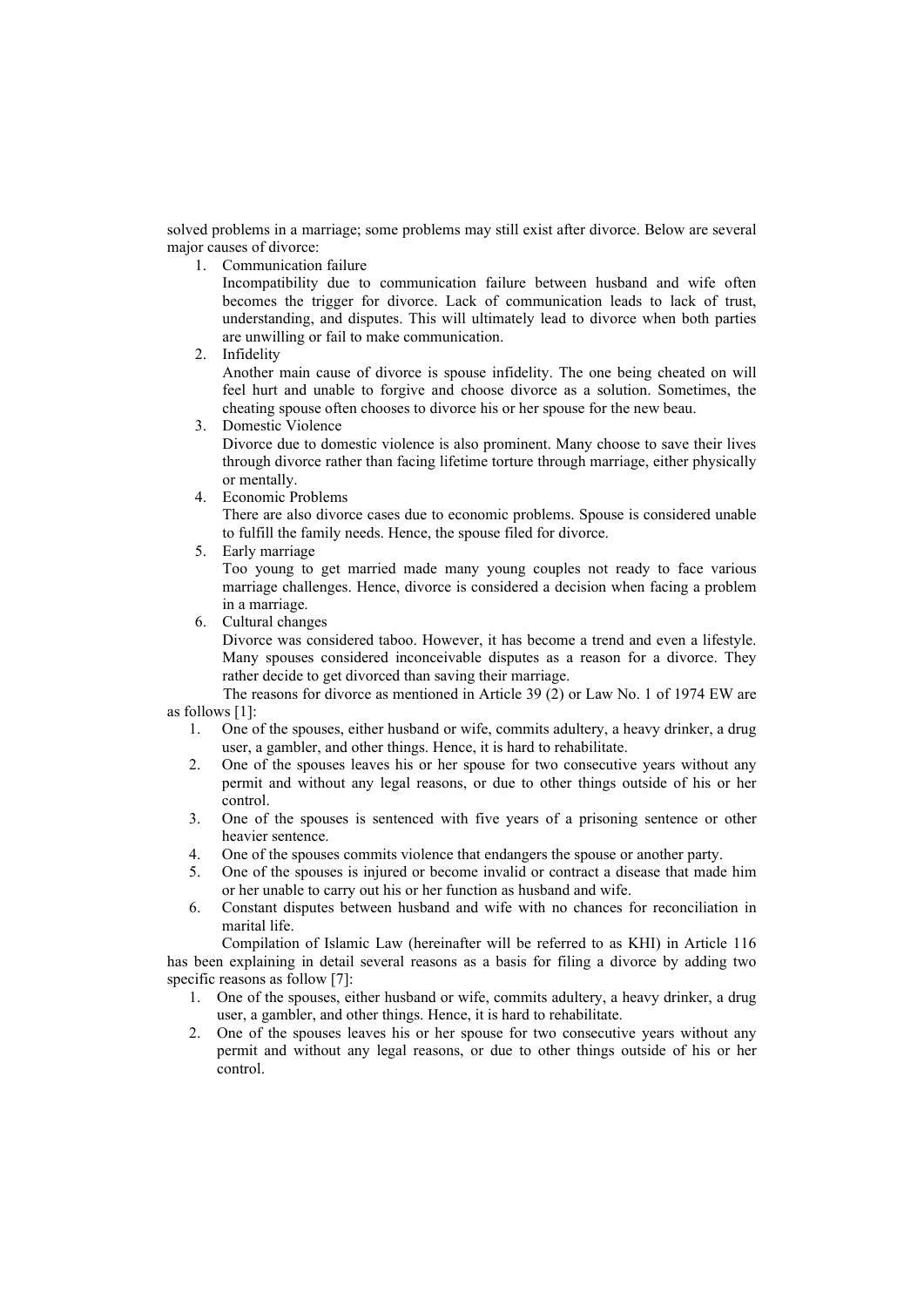- 3. One of the spouses is sentenced with five years of a prisoning sentence or other heavier sentence.
- 4. One of the spouses commits violence that endangers the spouse or another party.
- 5. One of the spouses is injured or become invalid or contract a disease that made him or her unable to carry out his or her function as husband and wife.
- 6. Constant disputes between husband and wife with no chances for reconciliation in marital life.
- 7. The husband violates the *taklik talak (reasons for a talaq/divorce to happen)*.
- 8. Change of belief or denouncing Islam which made there is no peace in the household.

According to aforementioned causes, divorce is also potential to happen due to a classical reason, and hence enables the interested party to minimalize it. Divorce is not something new for us, as we know that a lot of celebrities and other people had divorced their partner. The great number is surprising when there are many effective solutions or methods offered to prevent divorce. Unfortunately, along with the world development, the number of divorces keeps increasing.

# **4 Divorce Case Checking By Judge**

Legal existence is supported by the judge existence as the legal enforcer. The law and judge are strongly connected to and complement each other. Mr. R. Tresna argues, "When there is the law, there is the judge." It impacts on the Islamic law and judge, issuing an adage clarifying that "when there is the Islamic law, there is the Islamic judge". Today, apparently when there are Moslems, there is the Islamic law and judge. In Indonesia, the Islamic judge is embodied by the religious court, as confirmed by the Article 24 Paragraph (2) the 1945 Constitution. By this authority, the judge is able to investigate the issue for the sake of Justice by the Almighty God [8].

Based on Law No. 3 of 2006 [9], Familial court is obliged and authorized to investigate, make a decision, and solve cases on the first level between those who are Islamic believers in the case of (Article 49):

- 1. Marriage;
- 2. Inheritance;
- 3. Deed;
- 4. Grant;
- 5. Wakaf;
- 6. Zakat;
- 7. Infaq;
- 8. Shadaqah; and
- 9. Sharia economy.

The religious court will make attempts to unite both parties to return their harmonious life as a husband and wife. They will be given several days to ponder their decision over the divorce. When there is no agreement met, the court will condemn them to divorce [10]. Further, the judge is the familial court judge or religious court judge and appeal religious or familial court judge and/or officer that implement the judicative authority (Article 11). The familial/religious judge authority is directly under the authority of judicial authority of Religious/Familial Court either in district/city level or in provincial level.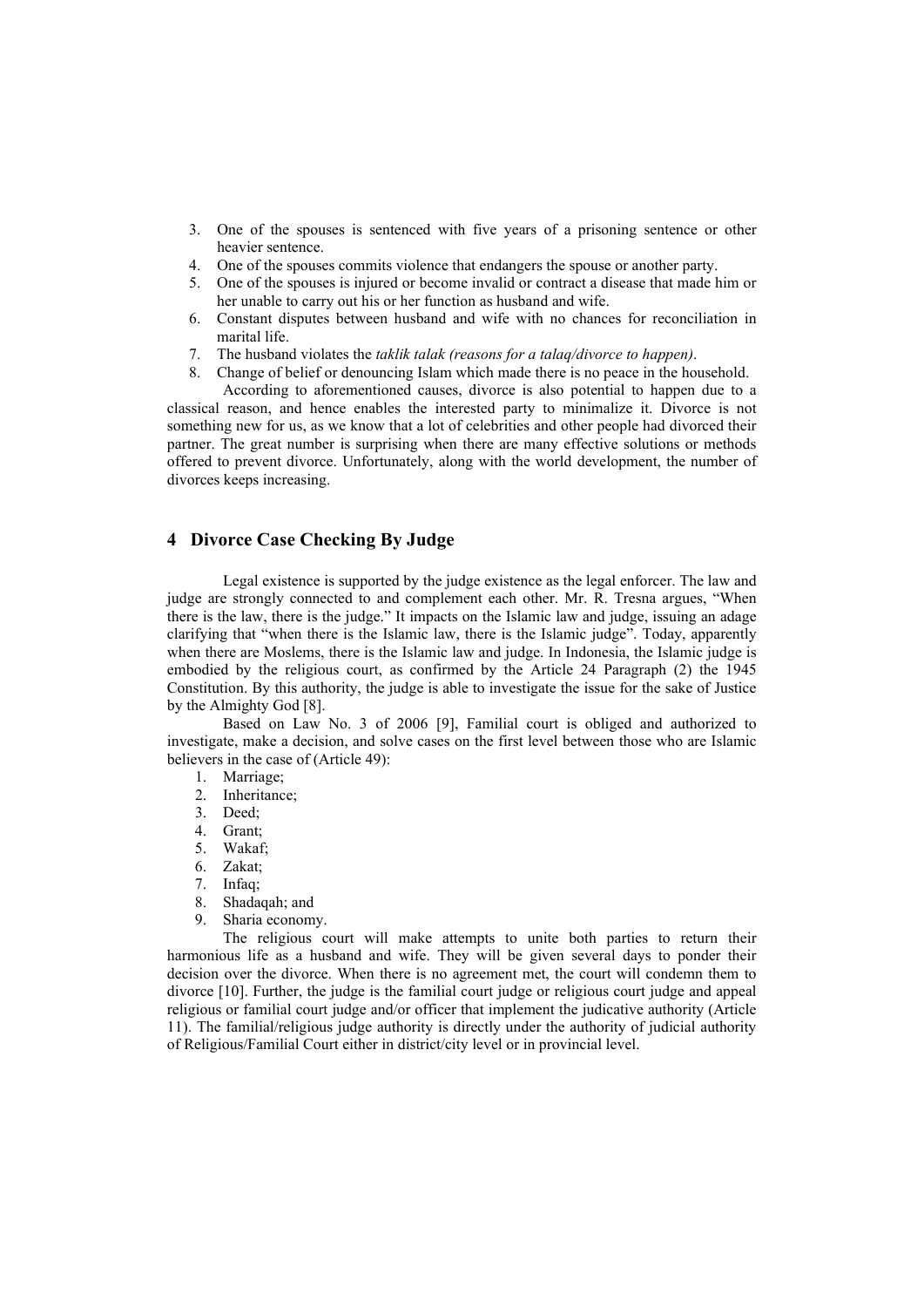In Article 13 of Law No. 3 of 2006 [9], it is mentioned that to be appointed as a judge in the religious/familial court, a person should meet the following requirements:

- 1. Indonesian Citizen;
- 2. Islam;
- 3. Pious toward the One Supreme God;
- 4. Loyal to Pancasila and UUD 1945;<br>5. Holds a degree in Sharia and/or Bac
- 5. Holds a degree in Sharia and/or Bachelor of Law and master Islamic law;
- 6. Mentally and physically healthy;<br>7. Has dignity, honest, fair, and of g
- Has dignity, honest, fair, and of good morals and behaviors; and
- 8. Was not associated in a prohibited organization, the Indonesian Communist Party and its underwings, or not a person who directly involved in the 30<sup>th</sup> September movement which was organized by the Indonesian Communist Party.

Meanwhile, the judicial authority in adjudicating a divorce case based on Familial/Religious Court Law is described as follow:

- 1. The judge investigates/checks the divorce case in no later than 30 days after the case is filed to the court;
- 2. The judge investigates the case by listening to both plaintiff and defendant, then the witnesses;
- 3. The judge investigates the divorce case by trying to reconcile the husband and wife. When the reconciliation is reached, then the divorce case is discontinued and cannot be refiled in a new lawsuit using a similar reason. Whereas, when reconciliation is not reached, then the lawsuit is continued;
- 4. The judge continued the lawsuit investigation in a close manner related to the postdivorce rights and obligation of the husband and wife;
- 5. The judge adjudicates/decides the case.

The effort for reconciliation or mediation mechanism needs to be emphasized before the case is decided. The judge panel is obliged to advise the plaintiff or the defendant (husband and wife) during the court hearing. The judges try at their best to provide advice or best solutions to the plaintiff or defendant, and when judges could not find the best solution, then actions according to the court procedure can be taken.

Before deciding a case, judges need to carry out a deliberation with the plaintiff or defendant in the court hearing, when the deliberation has been carried out, but one of the party disagrees with the decision of the chief judge, then the judges advise or provide knowledge toward the disagreeing or dissatisfied party on the first level court hearing. The judge panel can ask the dissatisfied party to go for appeal level [11].

When a regulation is substantially unclear and ambiguous, hence different interpretations, in practical level, it will impact on different application levels. Perma Number 1 of 2008 also contains some interpretable articles; such as articles to comprehend duty for arranging mediation. Here, there are two different mindsets: **firstly**, mediation process shall be conducted in the level of civil dispute resolution proposed to the court and **secondly**, mediation shall be conducted in the level of civil dispute resolution proposed to the court when both parties are present in the court. Regardless their correctness or incorrectness, one of those understanding will give different practical implications [12].

Mediation procedure by a judge in a divorce case is a crucial procedure; this check becomes the most important benchmark to determine the future of a marriage relationship between the plaintiff and the defendant. The active role of the judge in mediation is not only carried out *ex officio* by providing advice or knowledge, but judges can also involve family, friends or other figures or agencies, which considered important to assist in the effort to reach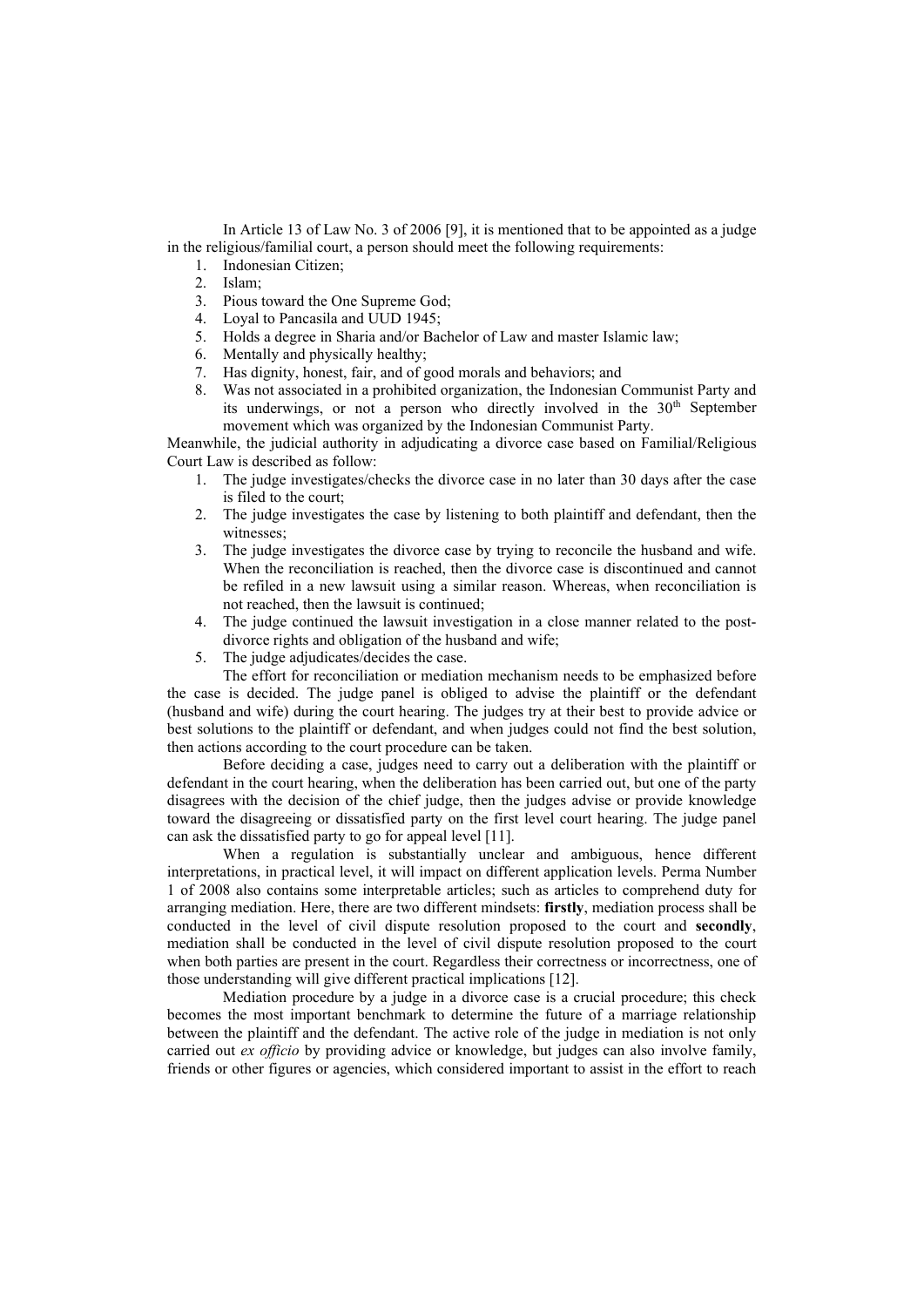reconciliation between husband and wife. These efforts are as stipulated in Article 31 (2) of Government Regulation No. 9 of 1975 on Implementation of Marital Law [13].

# **5 Cultural Approach As An Effort For The Judge In Divorce Case In Gorontalo**

The Law of the Republic of Indonesia and the Indonesian legislation take a great concern of local wisdom, because together with the Indonesian positive law, it constitutes one of the elements for the judge consideration to make decision. Why? Local wisdom contains policies made by the local people. They generated traditions philosophically containing moral values upheld by them.

In facing legal issues, every judge shall look up to the local wisdom, since people regards the wisdom as absolute justice. Furthermore, the local wisdom is crucial because [8]:

- 1. Local wisdom shall be prioritized as the legal source when the judge cannot find any written legal source as a positive law.
- 2. Local wisdom may be accompanied by the written law acting as a complementary law and helping the judge make a decision on a suit.
- 3. Local wisdom can also be the legal source as long as it does not contradict the supreme legal principle.

In checking a divorce case, divorce is not always the result. The judge can decide to reconcile the disputing parties. The initial step in the divorce case checking by the judge is by asking questions to the plaintiff or the defendant. The questions are usually detailed questions and demanding questions. These questions are to ensure the description of the parties and the witnesses are of no doubts in going through the trial process. Clear testimonies are important to ensure the judges as their basis for deciding a case. Therefore, the judge often repeats testimonies provided by parties or witnesses.

#### **5.1 Cultural approach through sociolinguistics aspect**

Considering the way the judges check the case above, it becomes important to study the language of a judge as an approach within the process of checking a case. Language influences changes in a person's state of mind. For instance, when a person is under stress, it is possible for that person to think unclearly. Thus, often the way she or he communicates with others uncomfortably or even his/her communication may result in conflict. In this case, a familial/religious court judge is demanded to have good moral and integrity in his/her daily interaction, and more importantly within the process of adjudicating or checking a divorce case. It means that a judge should be considered as an advisor, who can provide advice or knowledge patiently and wisely.

In his book titled "How to Do Things with Words", J.L Austin (1962) conveys that functions formed by utterances are parts of interpersonal communication expressed in a sentence. He adds that language is not only used as the message transmitter, but also an act creator consisting of two categories, i.e. performative sentence and constative sentence. The first sentence can be defined as an expression of: (1) When the judge declares, "Before you give any information, I shall take your oath," (2) When the defendant says, "I apologize, Sir," and (3) When the judge states, "I close the trial today" [14].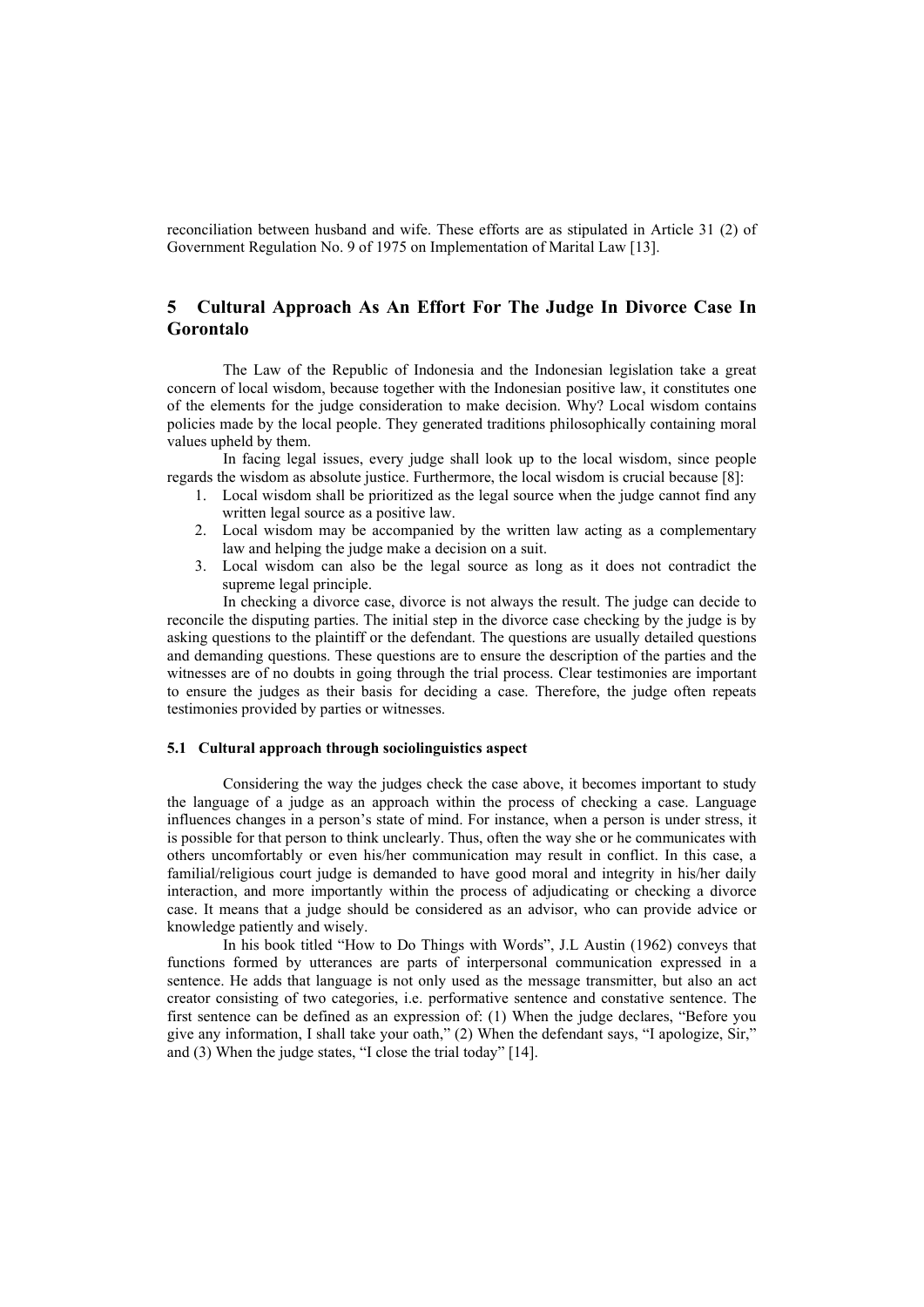The expressions indicate that during the trial, the judge has applied the rule of using language correctly, and thus to make them more understandable. Good and polite speech is uttered by not only academicians (lecturers) to their students, teachers to their students, doctors to their patients, lawyers to their clients, but also judges to witnesses or defendants in courts. Court is a place to decide a case for all justice seekers. During the court process, the judge, attorney, defendant, and witness communicate by language. The use of polite, assertive, good, and correct language is the beginning of good, legal communication to manifest justice.

In the Religious Court in Gorontalo, many judges adjudicate cases using daily local language. This is due to the majority of disputing parties are Gorontalonese people who have difficulties speaking proper and correct Indonesian language. Therefore, it is appropriate for a judge in checking a divorce case to use the cultural approach from the sociolinguistic aspect.

Regarding the use of polite language in a court, we present an example in Gorontalo language. Here is the excerpt, directly taken from the trial of divorce issue.

| Chief Judge       | : (Hari ini bawa saksi?) Do you bring any witness today?           |
|-------------------|--------------------------------------------------------------------|
| Plaintiff (woman) | : (Saksi yang kemarin so tidak mau pak) The last witness will      |
|                   | not come, Sir.                                                     |
| Chief Judge       | : (Bukan saksi yang kemarin, so orang lain poli?) It is not        |
|                   | him/her, so you bring another one?                                 |
| Plaintiff         | : (Cuma orang lain yang mau soalnya saksi yang lalu) Only          |
|                   | other people are willing to. The last witness                      |
| Chief Judge       | : (Kenapa) Why?                                                    |
| Plaintiff         | : (Dia tarik-tarik di jilbab itu ti) Someone pulled her veil.      |
| Chief Judge       | : (Ti tante itu yang dari) The one that was                        |
| Plaintiff         | :(Ya)Yes.                                                          |
| Chief Judge       | : (Dari apa itu) Why?                                              |
| Plaintiff         | : (Depe tante itu ) That was her aunt.                             |
| Chief Judge       | : $(Aaa) Oh, I see.$                                               |
| Plaintiff         | : (Jadi kalo bakudapa deng saya dia so tida mau) She refuses to    |
|                   | meet me now.                                                       |
| Chief Judge       | : (Tidak boleh bagitu, bagimana kong babuju pa maitua kong         |
|                   | bagitu. Babuju, buju bae-bae. Jangan datang datang Saya            |
|                   | juga kalo dibuju bagitu saya tetap tida mau. Buju itu bae-bae.     |
|                   | Cuma babuju ta'u (Diskusi dengan kedua hakim anggota)              |
|                   | Saudara, kira-kira apa yang mau disampaikan?) No, she must         |
|                   | not. How do you persuade your wife, then? You have to              |
|                   | persuade people gently. If you persuaded me by that way, I         |
|                   | would not like to grant your wish too. You shall do that well. It  |
|                   | is only the matter of persuading. (Discussing with two member      |
|                   | judges) Do you want to propose something?                          |
| Plaintiff         | : (Apa itu pak?) What is it, Sir?                                  |
| Chief Judge       | : (Untuk meyakinkan saksi bahwa yang itu adalah butul-butul        |
|                   | begitu selain saksi itu kan otomatis harus cari yang lain, ini mau |
|                   | disumpah kek, mau di apa kek) To make the witness believe          |
|                   | your seriousness. If the last one does not come, we have to        |
|                   | automatically look for another one. I would like her to take an    |
|                   | oath.                                                              |
| Plaintiff         | : (Tunda) Could we postpone this trial?                            |
| Chief Judge       | : (Ha? Bersumpah?) What? Taking the oath?                          |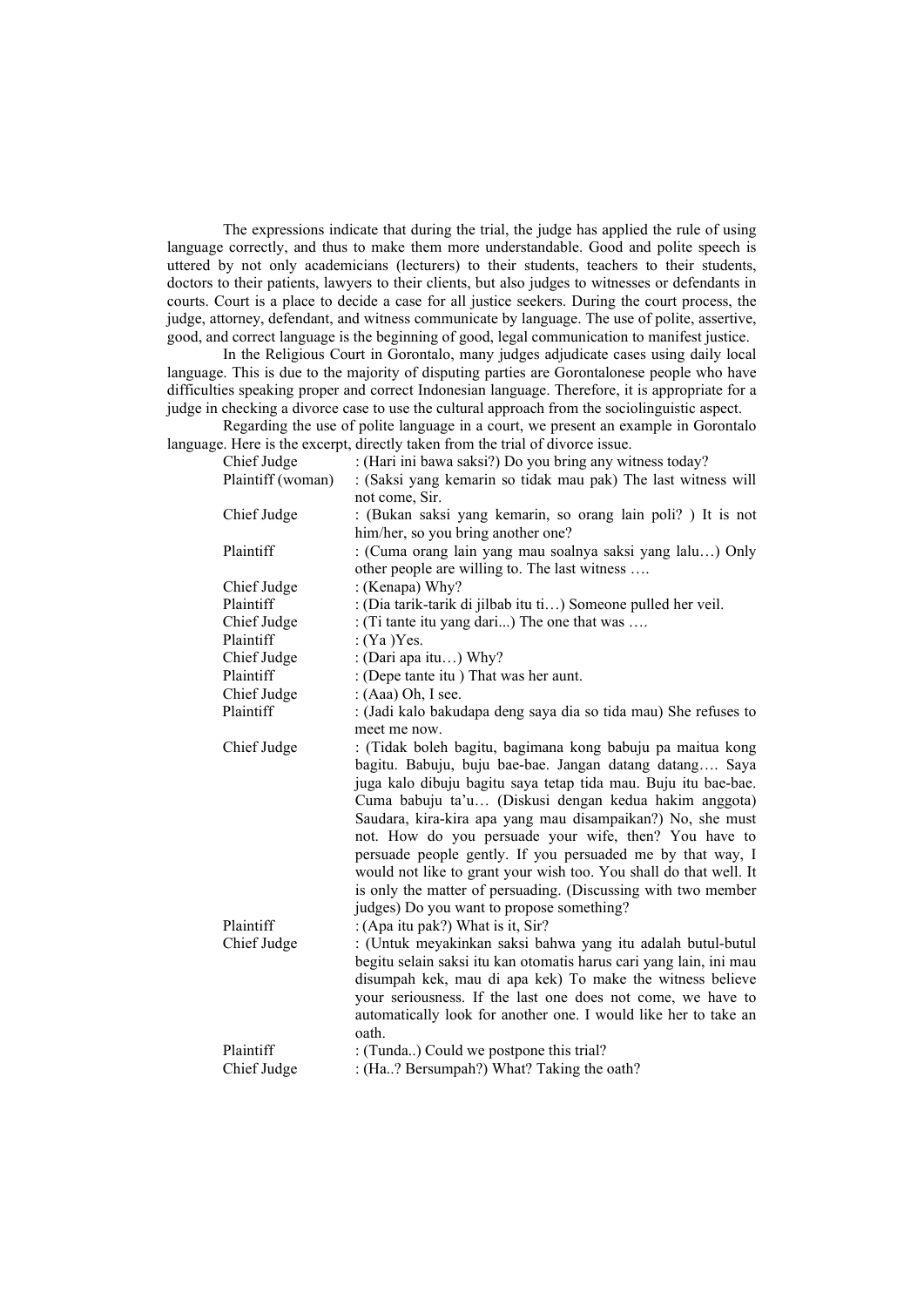| Plaintiff   | : (Mo tunda dulu pak) The trial, Sir.                            |
|-------------|------------------------------------------------------------------|
| Chief Judge | : (Kita tunda Oh kita tunda, 1 minggu?) Oh, the trial. Well, one |
|             | week?                                                            |
| Plaintiff   | $(2 \text{ minggu pak})$ Two weeks, Sir.                         |
| Chief Judge | : (2 minggu, 2 minggu sekaligus) Two weeks.                      |
| Plaintiff   | : (Bawa kamari saksi pak?) Should I bring the witness here, Sir? |
| Chief Judge | : (Bawa kamari saksi yang bagus) Yes, a good one please.         |
| Plaintiff   | : (Yang kemarin itu so tida mau pak) The last one will not come  |
|             | anymore, Sir.                                                    |
| Chief Judge | : (Ya sudah, ya pikirlah bagaimana caranya cari yang lain) Well, |
|             | look for another one.                                            |
| Plaintiff   | $($ [ya) Alright.                                                |
| Chief Judge | : (Iya tanggal 15 bale ulang) Please be back on $15th$ .         |
|             |                                                                  |

The above excerpt, a conversation between the judge and plaintiff is dominated by Gorontalo language. Both speakers tried to understand what the other was trying to communicate. The use of polite, assertive, good, and correct and well behaving in a trial is regulated by the code of conduct in Paragraph 13b the Law of the Republic of Indonesia Number 49 Year 2009 on General Court. The regulation explains that judge shall do their duties professionally [15].

Language in a community serves to control social interaction. This statement is based on the fact of the shift of community structure due to the influence of a language. In Gorontalo, for instance, the local language is mostly used by the elders for daily conversation; but it is different when it comes to the younger people. There is a gap between those who use Gorontalo language and the group of young people who use Gorontalo language mixed with the Sulawesi dialect. The former will feel more civilized as their Gorontalo language is dominated by polite language.

Therefore, judges who adjudicate divorce cases in Gorontalo religious court should use the cultural approach from this sociolinguistic aspect in adjudicating divorce case as it has several benefits as follow:

- a) The judge can adapt to the party that he/she is currently checking by using similar language. If Gorontalo language is used, the judge can ask a question in Gorontalo language to indirectly create an emotional bond between the judge and the party being investigated.
- b) This developed emotional bond will ease the judge in digging information and finding the intention of the parties based their answers.
- c) Cultural approach through this sociolinguistic aspect will ease the parties to provide their testimonies without feeling any pressure. Thus, the trial process will put disputing parties in a comfortable position. Thus, they can think clearly.

#### **5.2 Judge processional approach through customary law**

Such kind of approach can also be applied in the mediation stage or to reconcile. The cultural approach of the judge can be applied not only in ex officio manner; rather, it can also be applied by the judge as *rechtvinder* or an inventor of a new law for the purpose of common just among the parties. For this purpose, the judge can position himself/herself as a figure who understand religion and/or cultural elder who has knowledge on customary law about marriage.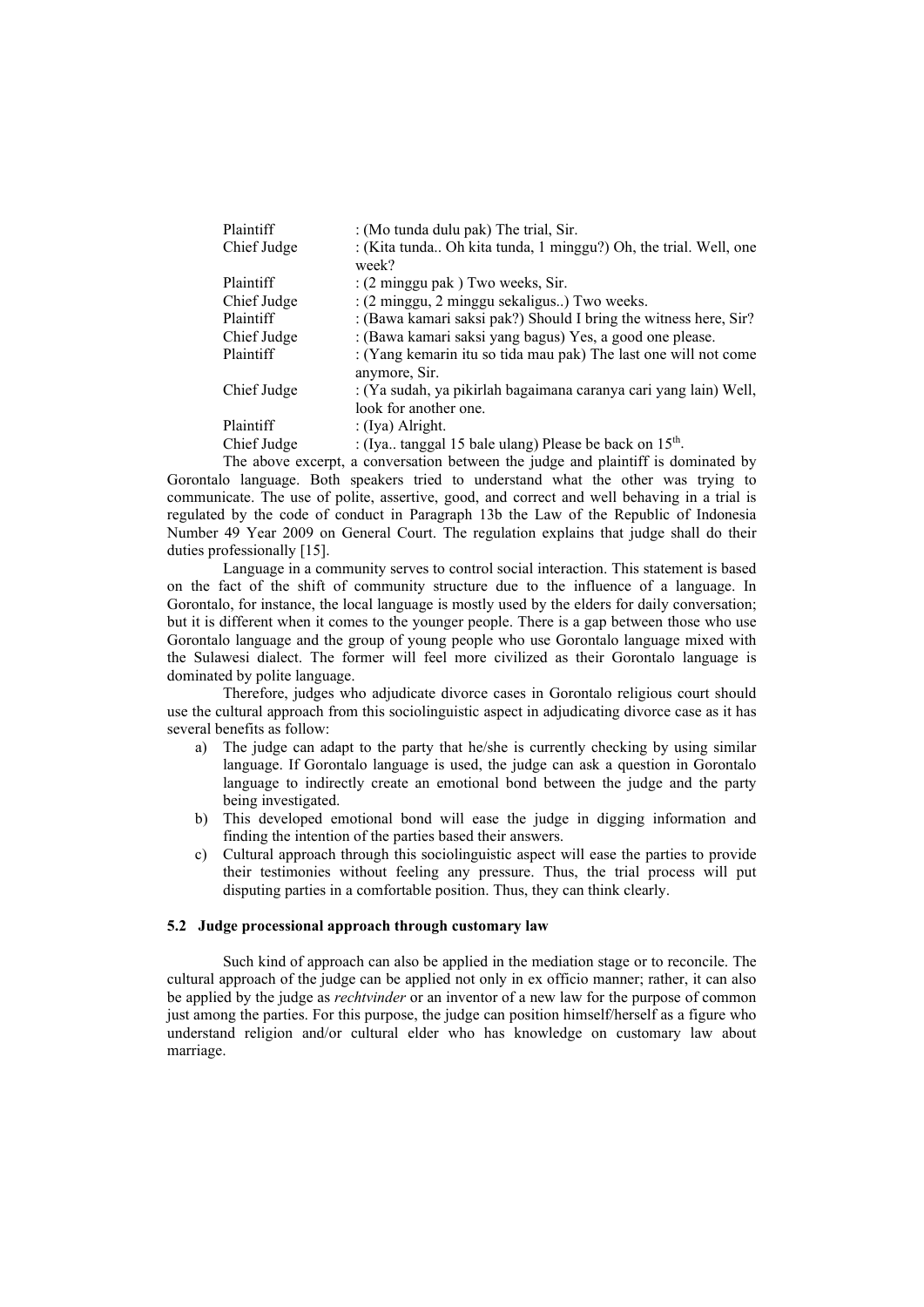In Gorontalo customary law, an elder is a man who knows the value of the local wisdom and the custom to be preserved. A cultural leader has the ability to provide advice for the community in upholding the values of the local wisdom for a better and orderly life.

The ability mentioned above is important to be mastered by a religious court judge. It is important that the effort to reconcile the disputing parties is not only providing legal understanding toward the disputing parties but also moral enhancement by providing the values of their own culture, and religious values toward the plaintiff and the defendant in order for them to be aware and try to preserve their marriage.

# **6 The Existence Of Customary Law To Influence Judge Role In Divorce Case**

Customary law is a law growing and developing among the society. It represents national aim and cultural common sense. Hence the law is also referred to unwritten law with acceptable implications for all Indonesian citizens. Ter Haar argues that customary law constitutes all regulations applied in firm decisions and binding realization [16]. The argument is known as decision theory *(beslissingenleer*). Therefore customary law is realized and maintained by decisions of legal community. Furthermore legal functionary decisions cover legal functionary decisions stipulated by the judge, male village elder, village meeting, land representatives, and other village staffs.

Today legal configuration had been transformed and customary law is an organic part of the state law. The realization is stipulated in the Law Number 4 of 2004 on Power, Judge regulated in Article 24 Paragraph (1) stating that all court decisions shall contain not only logic and fundamental of the decision, but also a certain article of interested legislations or written legal sources as a base to adjudicate. The Article is strengthened by Article 28 stating that the judge shall dig, follow, and understand legal values and justice living among communities.

Based on those two articles, customary law can be a base for the judge to adjudicate and to write decision in the court because the written law source intended in Article 25 Paragraph (1) is customary law. Moreover legal values and people's sense of justice are also manifested in customary law under an assumption that customary law is the law growing and developing in the society. Both articles authorize the judge to write decisions by referring to customary law [16]

In relation to the role of the judge in adjudicating a divorce case through a cultural approach, it is actually outside the above mechanism as stipulated by the Perma No. 1 of 2016 (Anonim, 2016). However, the divorce case is not merely a personal case, the bad impact of divorce needs to be minimized as it will leave a scar for life, especially for children that may exist within this broken marriage.

According to the above discussion, husband and wife relationship is the smallest structure of a community. A good marital relationship will ensure that interpersonal relationship within the community will be healthier and conflicts can be averted. Therefore, the role of religious court judge in adjudicating divorce case is expected to have more than just adjudicating the case. Judges should become those who mind the cultural values based on the customary law: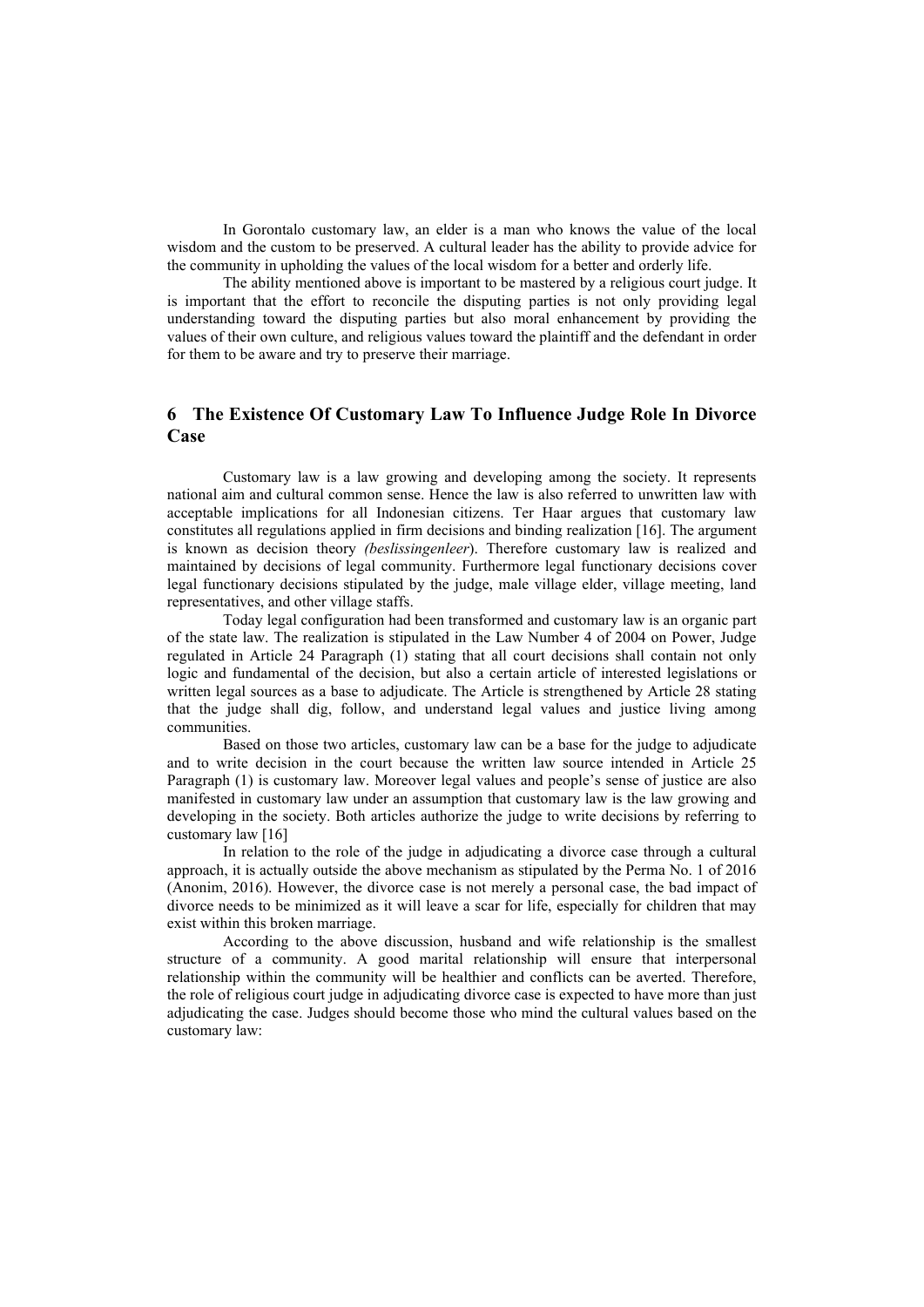The ability of the religious court judge to position himself/herself as a person who understand religion and cultural values, which is a reflection of his/herself as mentioned in Article 12B (1) of Religious Court Law that

> "*Hakim harus memiliki integritas dan kepribadian tidak tercela, jujur, adil, profesional, bertakwa, dan berakhlak mulia, serta berpengalaman di bidang hukum/judge should have integrity and good moral, attitude of honesty, just, professional, pious, and experienced in law*".

In practice, a judge even can be considered as a Hakam, a trusted person to become a reference for two parties to freely share their feelings and thoughts, where parties that would like to divorce can tell their marriage problems from all aspects of life.

One of the Islamic teachings proposes, "*al-Aadatu Muhkamatu*", or "Customs and tradition may be regarded the law." Judges from either religious or other environments shall pay attention the fact for the sake of justice (Arto, 2018).

The practice of a judge in adjudicating a divorce case is custom within the community that can be implemented before a case is filed to the court. The position of a judge is as a neutral party, who try to bring back peace into the household through deliberation and agreement.

In the litigation process, the role of a judge can be replaced by judge or judge can position himself/herself as a judge, considering that one of the most important obligations of the judge in a divorce case is to reconcile the disputing parties and avert a divorce. The judge before adjudicating a divorce case should become a mediator and considered as an elder within a community structure but within the court context.

### **7 Conclusion**

The role of a religious court judge is important in adjudicating a divorce case. This is because judges have their professional ethics as well as a trusted person in reconciling the disputing husband and wife.

The role of the judge in adjudicating divorce case can use cultural approach through customary law, either through sociolinguistic interaction or through interpersonal emotional ways. Both cultural approaches provide ways for the parties to discuss their marriage problems. Hence, it made possible for the disputing parties to change their pattern of thinking based on their own opinion and due to their interpersonal interaction with the judge.

## **References**

- [1] Anonim, *Undang-undang Nomor 1 Tahun 1974 tentang Perkawinan,* Jakarta, 1974.
- [2] N. M. Kasim, "Problem Perceraian dalam Tinjauan Sosiolinguistik dan Hukum Islam: Studi Kasus di Pengadilan Agama Gorontalo," Gorontalo, 2012.
- [3] S. Sarwono, Psikologi Remaja, Edisi 15 penyunt., Jakarta: Rajawali Pers, 2012.
- [4] M. Syarifuddin dan S. Turatmiyah, "Perlindungan Hukum Terhadap Perempuan dalam Proses Gugat Cerai (Khulu') di Pengadilan Agama Palembang," *Jurnal Dinamika Hukum,* vol. 2, no. 2, 2012.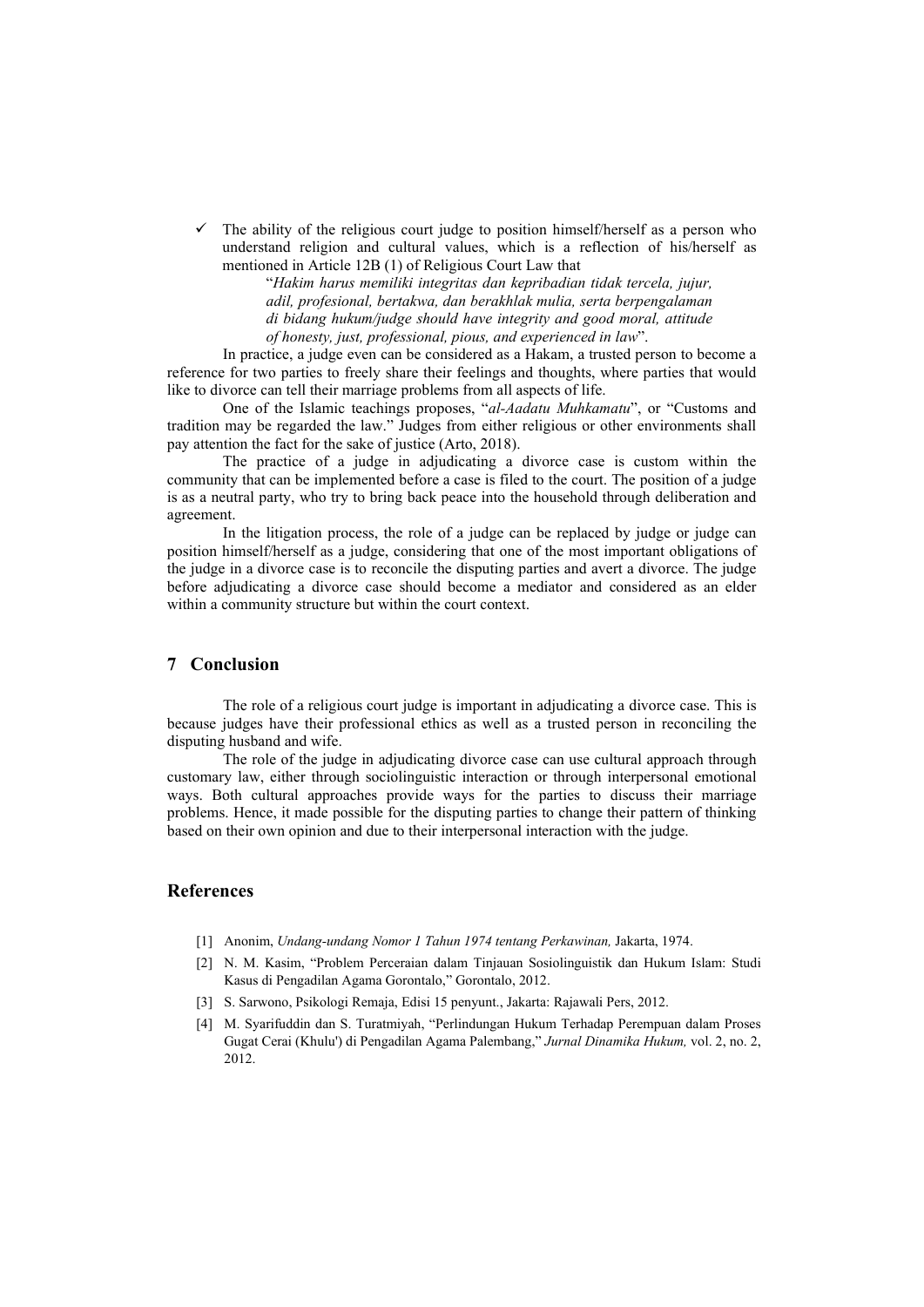- [5] R. S. Siregar, "Dampak Perceraian yang Tidak Sesuai Dengan Prosedur Perundang-undangan," *FITRAH,* vol. 01, no. 01, 2015.
- [6] R. Y. Widiastuti, "Dampak Perceraian Pada Perkembangan Sosial dan Emosional Anak Usia 5- 6 Tahun," *Jurnal PG. PAUD Trunojoyo,* vol. 2, no. 2, 2015.
- [7] H. Muslida, S. Tency, I. Emi dan A. Pelu, "Kekerasan Seksual dan Perceraian," Malang, 2009.
- [8] M. Arto, Penemuan Hukum Islam Demi Mewujudkan Keadilan Penerapan Penemuan Hukum, Ultra Petita, & Ex Officio Hakim Secara Proporsional, Yogyakarta: Pustaka Pelajar, 2018.
- [9] Anonim, *Undang-undang Nomor 3 Tahun 2006 tentang Peradilan Agama,* Jakarta, 2006.
- [10] B. Nasir, "Faktor-faktor yang Mempengaruhi Perceraian di Kecamatan Sungai Kunjang Kota Samarinda," *Jurnal Psikostudia Universitas Mulawarman,* vol. 1, no. 1, 2012.
- [11] Asriani dan L. Ilham, "Peranan Hakim Dalam Menyelesaikan Perkara Perceraian di Pengadilan Agama Kabupaten Pangkep," *Tomalebbi,* vol. 2, no. 2, pp. 24-28, 2015.
- [12] T. Sofiani, "Efektivitas Mediasi Perkara Perceraian Pasca Perma Nomor 1 Tahun 2008 di Pengadilan Agama," *Jurnal Penelitian,* vol. 7, no. 2, 2010.
- [13] Anonim, *Peraturan Pemerintah Nomor 9 Tahun 1975 tentang Pelaksanaan Undang-undang Perkawinan,* Jakarta, 1975.
- [14] S. Purnama, "Tindak Tutur Hakim Berdasarkan Undang-undang RI Nomor 49 Tahun 2009 tentang Peradilan Umum," *Sosio e-Kons,* vol. 7, no. 2, 2015.
- [15] Anonim, *Undang-undang Nomor 49 Tahun 2009 tentang Perubahan Kedua Atas Undangundang Nomor 7 Tahun 1989 tentang Peradilan Agama,* Jakarta, 2009.
- [16] E. Susylawati, "Eksistensi Hukum Adat dalam Sistem Hukum Indonesia," *Al-Ihka,* vol. IV, no. 1, 2009.